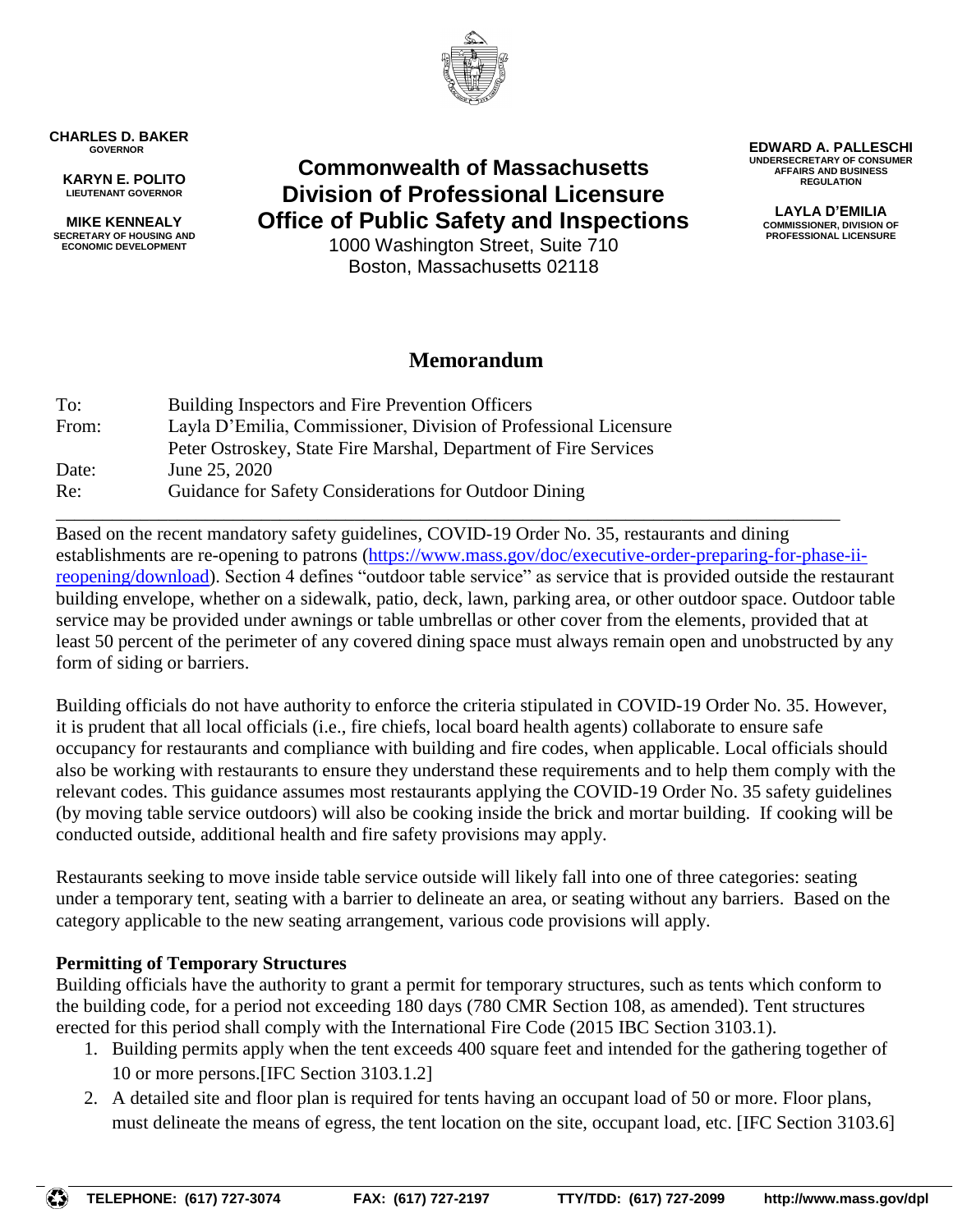3. Although building officials do not enforce the limitation in COVID-19 Order No. 35, it is helpful for building officials to be mindful that COVID-19 Order No. 35 stipulates 50 percent of the perimeter of any covered dining space must remain open.

When fixed barriers are constructed to delineate an area for outdoor seating, a permit may be required per 780 CMR 105.1 since a barrier could be considered a structure and might restrict free egress. This would also apply if a restaurant had existing outdoor seating in a sectioned area and increased the occupant load or size of the area. In many cases, barriers may be constructed to restrict dining areas for the purpose of maintaining an alcohol license or to provide a protective barricade between seating and parking areas.

When outdoor seating is provided without a tent or a barriers to egress, a permit is not required since there is no construction of a structure. However, the owner should ensure that the seating arrangement does not obstruct fire department access lanes or egress paths from adjacent buildings, and that the occupant load of the outdoor seating doesn't exceed the capacity of indoor plumbing fixtures.

# **Temporary Tents**

Tent materials must be compliant with fire resistance ratings tested to NFPA 701 [IFC Section 3104.2] and the tent must be compliant with the provisions of IFC Chapter 31.

- 1. Tents must be erected at least 20 feet from lot lines unless the condition conforms to one of the two exceptions. [IFC Section 3103.8.2]
- 2. Egress, exit signage and illumination shall comply with IFC Section 3103.
- 3. Smoking is prohibited and "No Smoking" signs shall be conspicuously posted per IFC Section 3104.6.
- 4. Open flame, including grills or cooking appliances are not permitted within 20 feet of the tent structure [IFC Section 3104.7]. Coordination with the fire department is necessary for the approval and permitting of these appliances, fuel storage and use.
	- a. Fuel storage is under the jurisdiction of the local fire department, including propane and common fuels used for patio heaters and grills. [527 CMR 1.00: 1.12.8.50]

# **Occupancy**

Occupancy is determined by the building official by applying 780 CMR or IFC Section 1004, including Section 1004.5 for outdoor seating and Table 1004.1.2 for seating contained within a tent, on a deck, or within barriers. In restaurants or dining areas, occupancy can be based on the actual number of seats available, if approved by the building official per 780 CMR or IFC Section 1004.1.2. Places of assembly over 50 people are required to have a posted occupant load [780 CMR Section 1004.3]. This posted occupant load can be used to determine the maximum occupancy permitted during various phases of re-opening.

When assessing occupancy loads and seating arrangements, building officials should be mindful that the MA Safety Standards for Restaurants [\(https://www.mass.gov/info-details/safety-standards-and-checklist-restaurants\)](https://www.mass.gov/info-details/safety-standards-and-checklist-restaurants) require tables either to be positioned to maintain at least 6 feet distance from all other tables, or tables may be positioned closer if separated by protective/non-porous barriers (e.g., structural walls or plexi-glass dividers) not less than 6 feet high installed between tables and high foot traffic areas. In addition, the size of a party seated at a table is limited to no more than 6 people.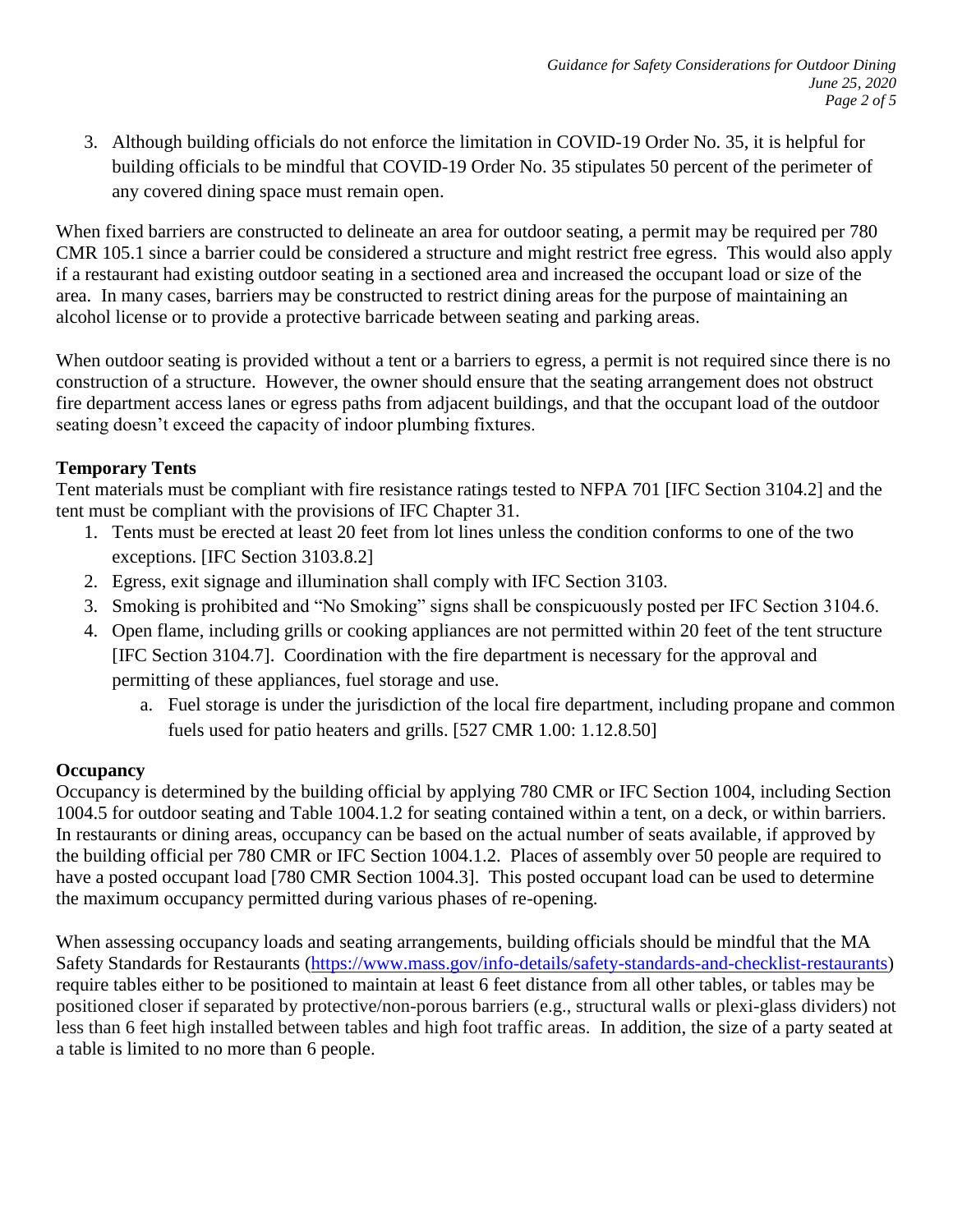#### **Means of Egress**

Means of egress from temporary tents must comply with IFC Section 3103.12.

- 1. Exits shall be spaced at approximately even intervals around the perimeter of tents and located so no point is more than 100 feet from an exit. [IFC Section 3103.12.1]
- 2. Tents shall not have less than 1 exit and not less than the number required by IFC Table 3103.12.2 based on the occupant load.
- 3. Exit openings shall remain open unless a flame-resistant curtain compliant with 3103.12.3 is provided.
- 4. Exit doors shall swing in the direction of travel. [IFC Section 3103.12.4]
- 5. Aisles shall be smooth-surfaced and unobstructed, and at least 44 inches in width. If the occupant load served by an aisle exceeds 50 people, the width must be increased in accordance with IFC Section 3103.12.5.
	- a. The MA Safety Standards for Restaurants document, published by the Governor's office, currently requires a minimum of 6 feet between tables, unless the tables are separated by a protective / non-porous barrier.
- 6. Exit signs are required at doorways when the exit serves an occupant load of 50 or more people. [IFC Section 3103.12.6]
- 7. Exit sign illumination and egress lighting shall comply with IFC Sections 3103.12.6.1 and 3103.12.7, respectively.

Means of egress from outdoor dining spaces not within a tent must comply with the provisions of 780 Chapter 10. If outdoor spaces are chained or fenced to prohibit free egress, adequate egress width is required from those spaces through compliant openings or gates equipped with appropriate hardware.

- 1. Egress capacity of exits must comply with 780 CMR Section 1005.3.
- 2. Doors and gates with latches, serving 50 or more people, must be provided with panic or fire exit hardware. [780 CMR 1010.1.10]
- 3. Aisles between and around tables and chairs must comply with 780 CMR Section 1029.
	- a. The MA Safety Standards for Restaurants document, published by the Governor's office, currently requires a minimum of 6 feet between tables, unless the tables are separated by a protective / non-porous barrier.
- 4. Tables and chairs must be arranged so as not to obstruct egress from neighboring buildings or public ways.
- 5. Exit marking and illumination must comply with 780 CMR Sections 1013 and 1008, respectively.

# **Outdoor Patio Heaters**

Outdoor patio heaters are regulated by 527 CMR 1.00. These may be portable, utilizing LPG containers, or permanently piped to the building (which is regulated by 248 CMR).

- 1. Patio heaters must be used only in well-ventilated areas away from combustible materials. They are not permitted within tents with enclosed walls. Patio heaters with open or exposed flames are not permitted inside or within 20 feet of tent per IFC Section 3104.7. Coordination with the fire department is necessary for the approval and permitting of these appliances, fuel storage and use.
	- a. Fuel storage is under the jurisdiction of the local fire department, including propane and common fuels used for patio heaters and grills. [527 CMR 1.00: 1.12.8.50]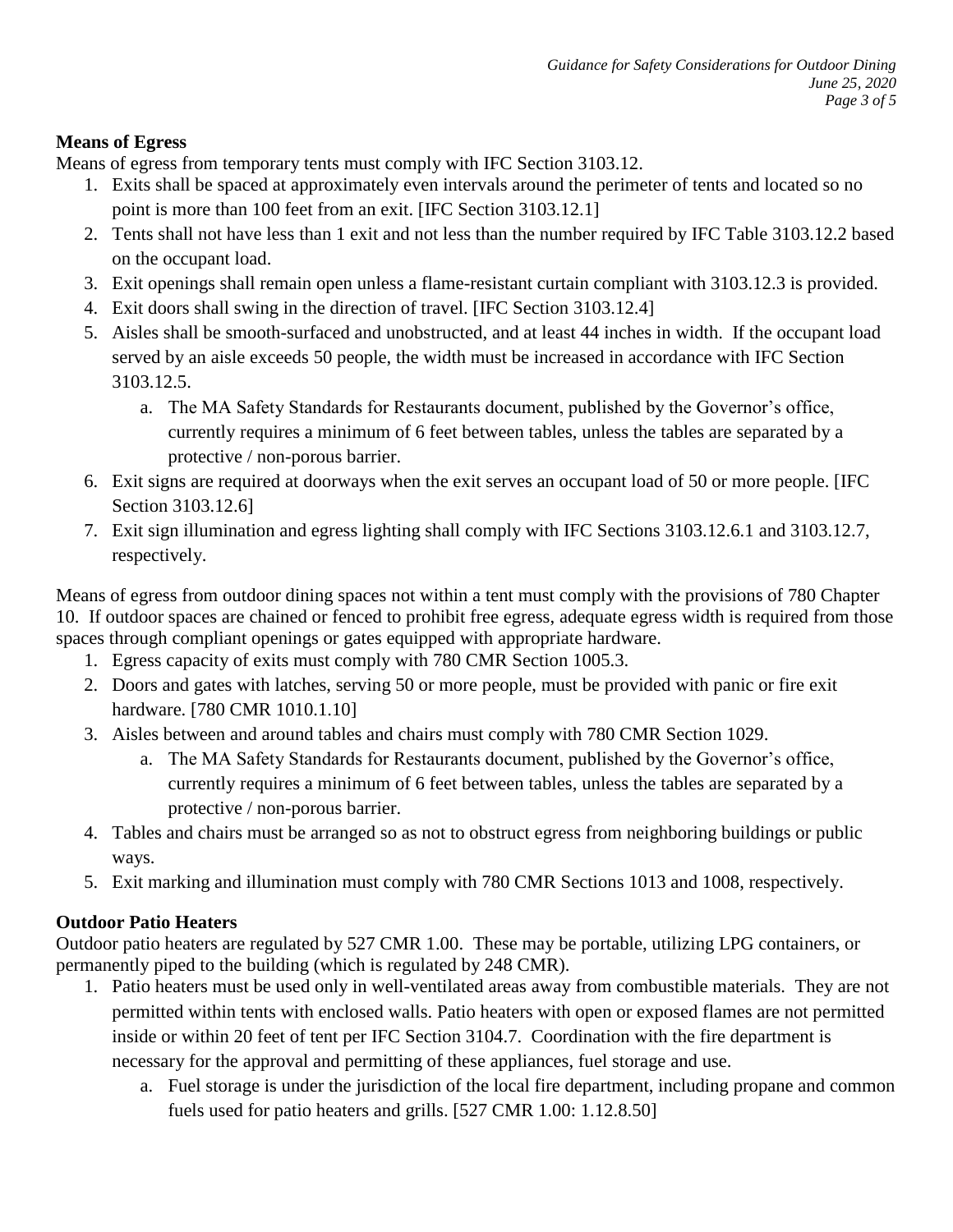- b. Electrical heating equipment is permitted within a tent if compliant with 527 CMR 12.00 (NFPA 70). [IFC Section 3104.15.7]
- 2. Patio heaters shall not be located within 5 feet of exits. [527 CMR 1.00: 69.3.11.1.3]
- 3. LPG storage in excess of 42 lbs. (two 20 lbs. grill-sized tanks) requires a permit from the local fire department. [527 CMR 1.00: 1.12.8.50]
- 4. Fuel storage within buildings must be limited in accordance with 780 CMR and 527 CMR 1.00: Table 60.4.2.1.1.3. Outdoor storage areas must comply with 527 CMR 1.00: Chapter 60 and Chapter 66 or 69 as applicable.

# **Indoor COVID-19 Provisions**

Restaurants will have the option to permit indoor dining during various stages of re-opening. When changes are made within the building, it is critical to ensure that these changes maintain the level of fire and life safety required by the building and fire codes. Reconfiguration of space, addition of barriers, and changes to egress, may require a building permit per 780 CMR 105.1.

- 1. Non-porous barriers shall not be installed within buildings a height that is within 18" of the bottom of automatic sprinkler heads. [2013 NFPA 13: 8.5.5.3]
- 2. Non-porous membrane barriers shall be flame resistant in accordance with NFPA 701. [527 CMR 1.00: 12.6.2]
- 3. Doors required for fire separation may not held open in such a manner that they will not close automatically and latch upon activation of the building fire alarm system. [780 CMR Chapter 7 and 527 CMR 1.00: 12.3.3]
- 4. Temporary signage establishing one-way circulation patterns to maintain social distancing must indicate that emergency exiting is allowed in the direction of required egress.

# **Alcohol-Based Hand Sanitizer**

Alcohol-based hand sanitizer stations are required in restaurants at the entry, exit, and dining rooms per COVID-19 Order No. 35. 527 CMR 1.00 regulates the storage and use of alcohol-based hand sanitizer.

- 1. Storage is based on limitations for flammable and combustible liquids in 780 CMR and 527 CMR 1.00 and is based on the assumption that most alcohol-based hand sanitizer will be considered a Class IB or IC flammable liquid. A permit is required from the local fire department for alcohol-based hand sanitizer in quantities above 10 gallons. [527 CMR 1.00: 1.12.8.40 and 1.12.8.50]
	- a. Up to 120 gallons can be stored within a non-sprinklered building.
	- b. Up to 240 gallons can be stored within a building sprinklered in compliance with 2013 NFPA 13.
	- c. Up to 480 gallons can be stored within a building sprinklered in compliance with 2013 NFPA 13 and within approved storage (rated and ventilated flammable cabinets).
- 2. Wall-mounted or free-standing alcohol based hand sanitizer dispenser locations are regulated by 527 CMR 1.00. Whereas some installations may be temporary and portable, it is critical that building owners understand the provisions associated with their safe installation and use if they are moved from their original location.
	- a. The maximum capacity of dispensing units in areas open to corridors is 41 oz. (0.32 gal or 1.2  $L$ ).
	- b. The maximum capacity of dispensing units in rooms or suites of rooms and separated from corridors is 67 oz. (0.53 gal or 2.0L).